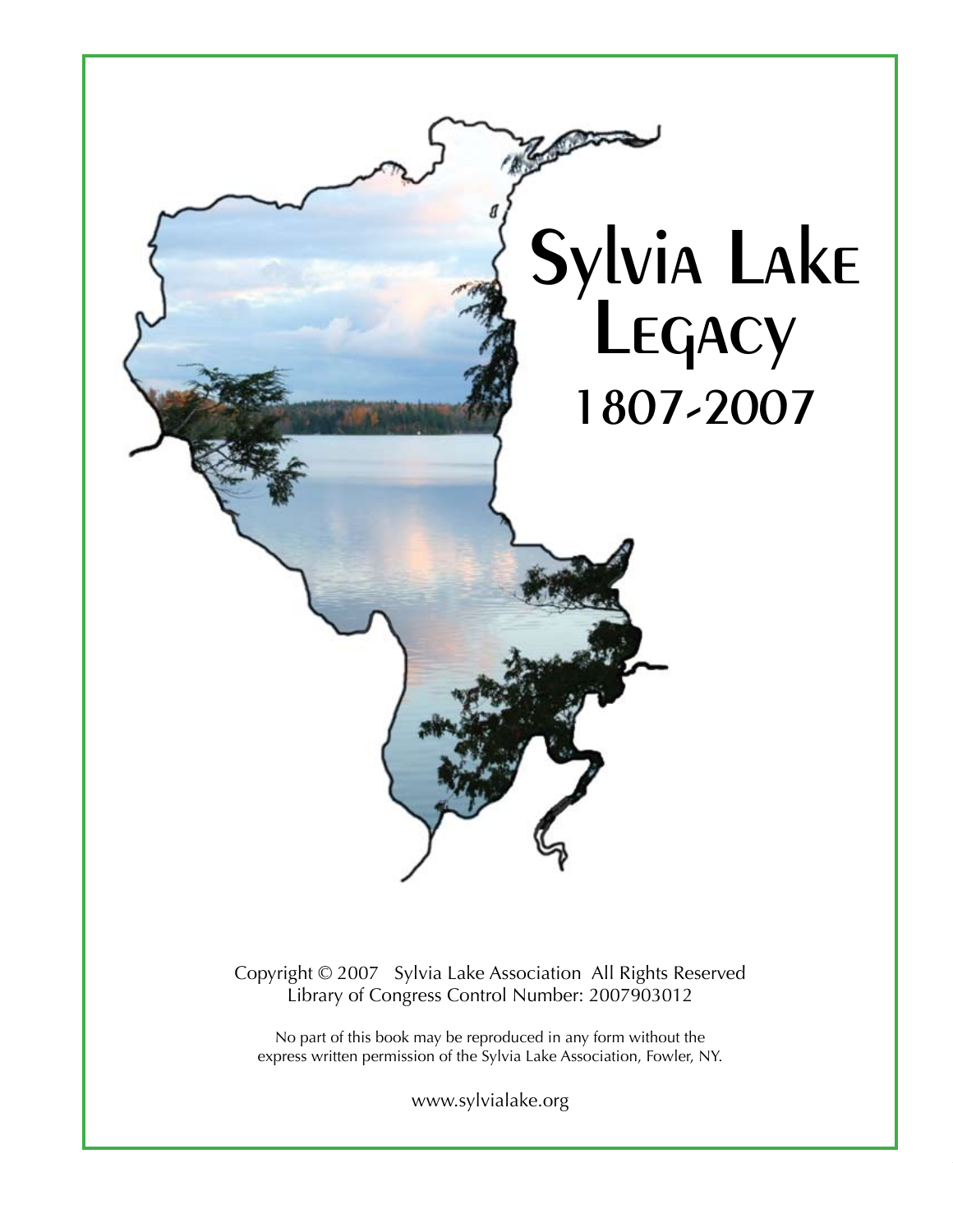| Sylvia Lake Legacy 1807-2007                                     |  |
|------------------------------------------------------------------|--|
| This certifies that                                              |  |
| is the first owner of this book about the Sylvia Lake Community. |  |
| This book was transferred to:                                    |  |
|                                                                  |  |
| This book was transferred to:                                    |  |
|                                                                  |  |
|                                                                  |  |
|                                                                  |  |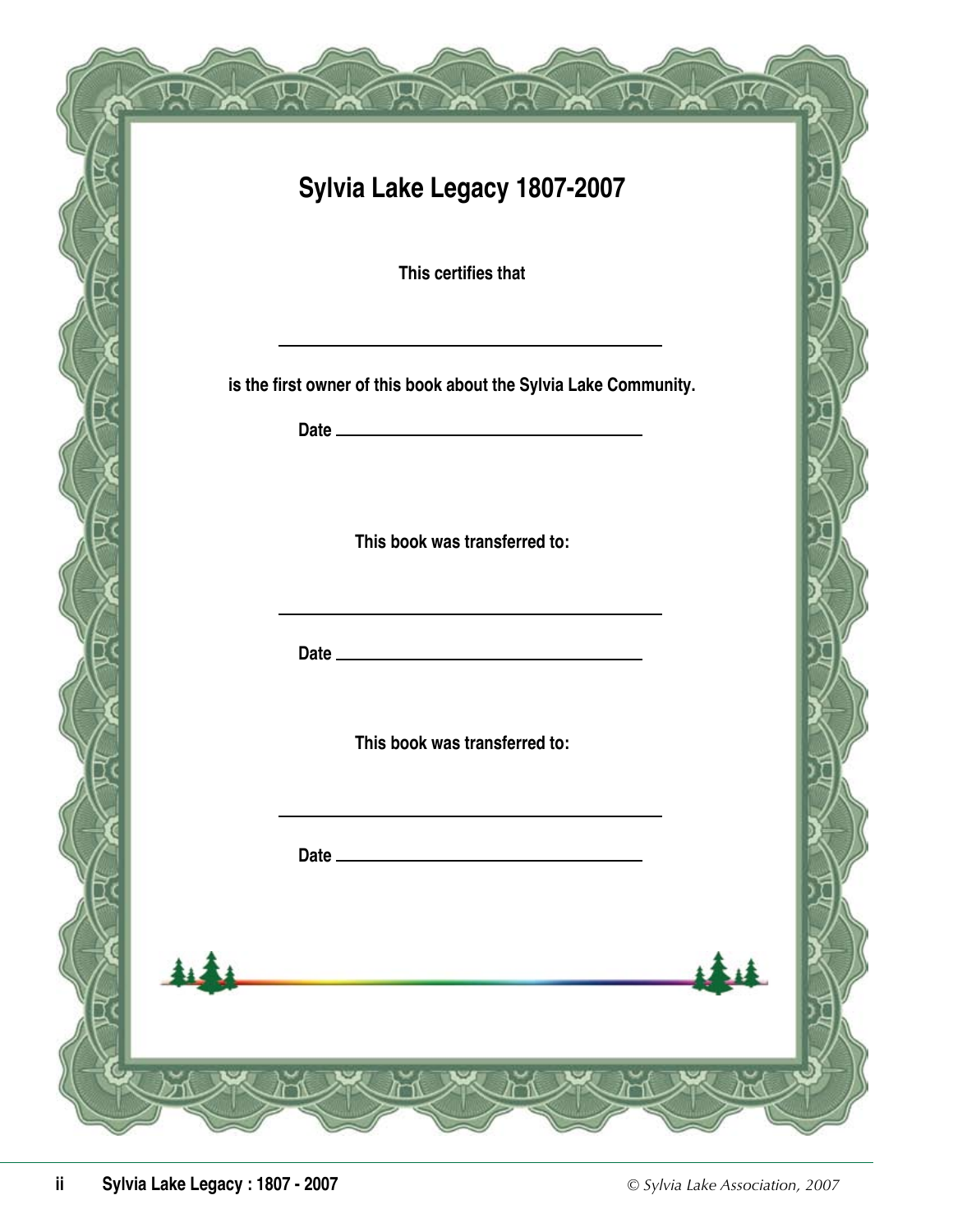# Table of Contents

|                 | <b>Introduction</b>                                      |
|-----------------|----------------------------------------------------------|
|                 |                                                          |
|                 |                                                          |
|                 |                                                          |
|                 |                                                          |
|                 |                                                          |
|                 |                                                          |
|                 |                                                          |
|                 |                                                          |
|                 |                                                          |
| <b>The Lake</b> |                                                          |
|                 |                                                          |
|                 |                                                          |
|                 |                                                          |
|                 |                                                          |
|                 |                                                          |
|                 |                                                          |
|                 |                                                          |
|                 | The Water Level: It's All About the Flow - Gary Scott 10 |
|                 |                                                          |
|                 |                                                          |
|                 |                                                          |
|                 |                                                          |
|                 |                                                          |
|                 |                                                          |
|                 |                                                          |
|                 |                                                          |
|                 |                                                          |
|                 | <b>The Community</b>                                     |
|                 | 19                                                       |
|                 |                                                          |
|                 |                                                          |
|                 |                                                          |
|                 |                                                          |
|                 |                                                          |
|                 |                                                          |
|                 |                                                          |
|                 |                                                          |
|                 |                                                          |
|                 |                                                          |
|                 |                                                          |
|                 |                                                          |
|                 |                                                          |
|                 |                                                          |

**DI**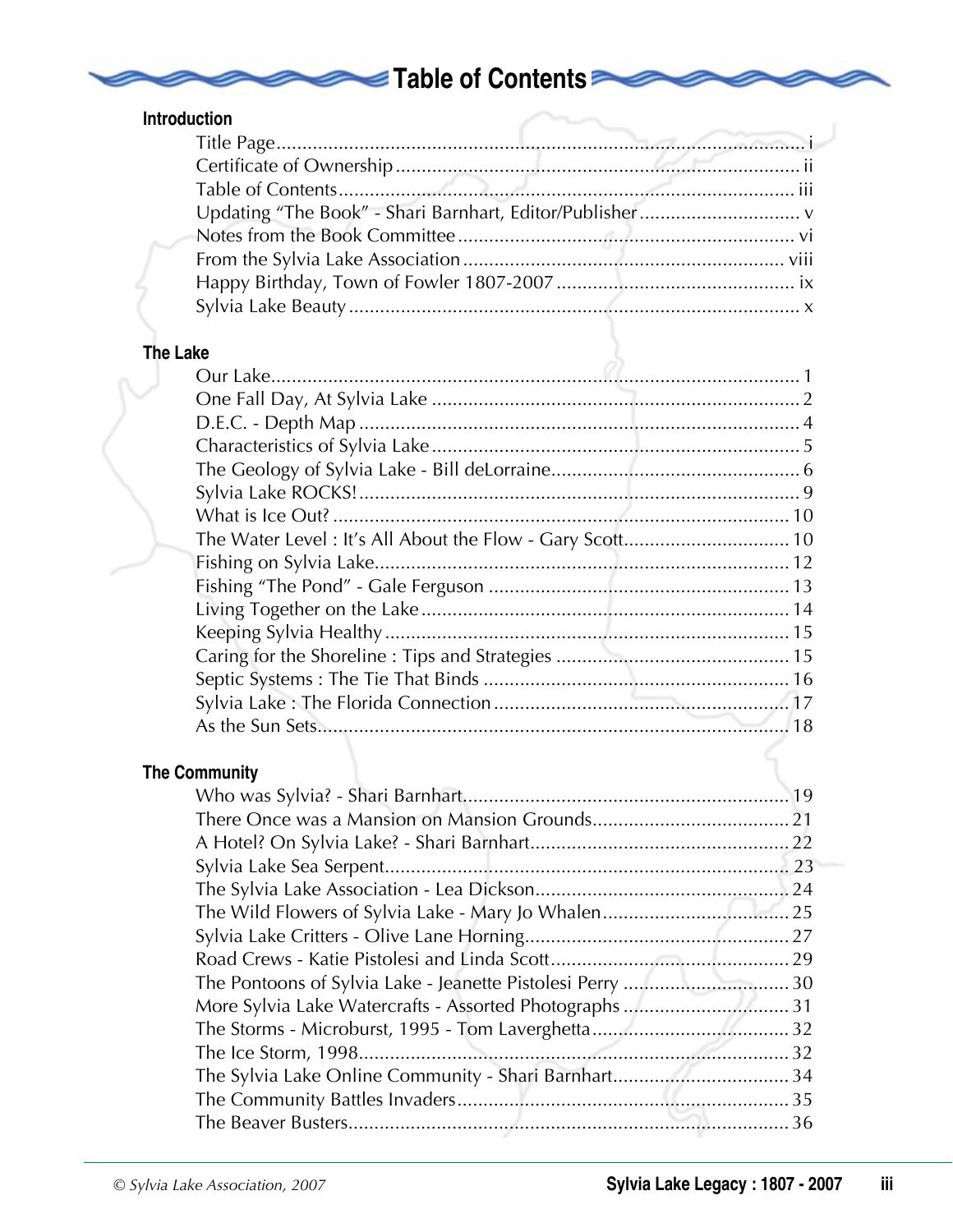## Table of Contents

|  | The Neighborhoods |
|--|-------------------|
|--|-------------------|

### Appendix

#### **Sylvia Lake Signature Recipes**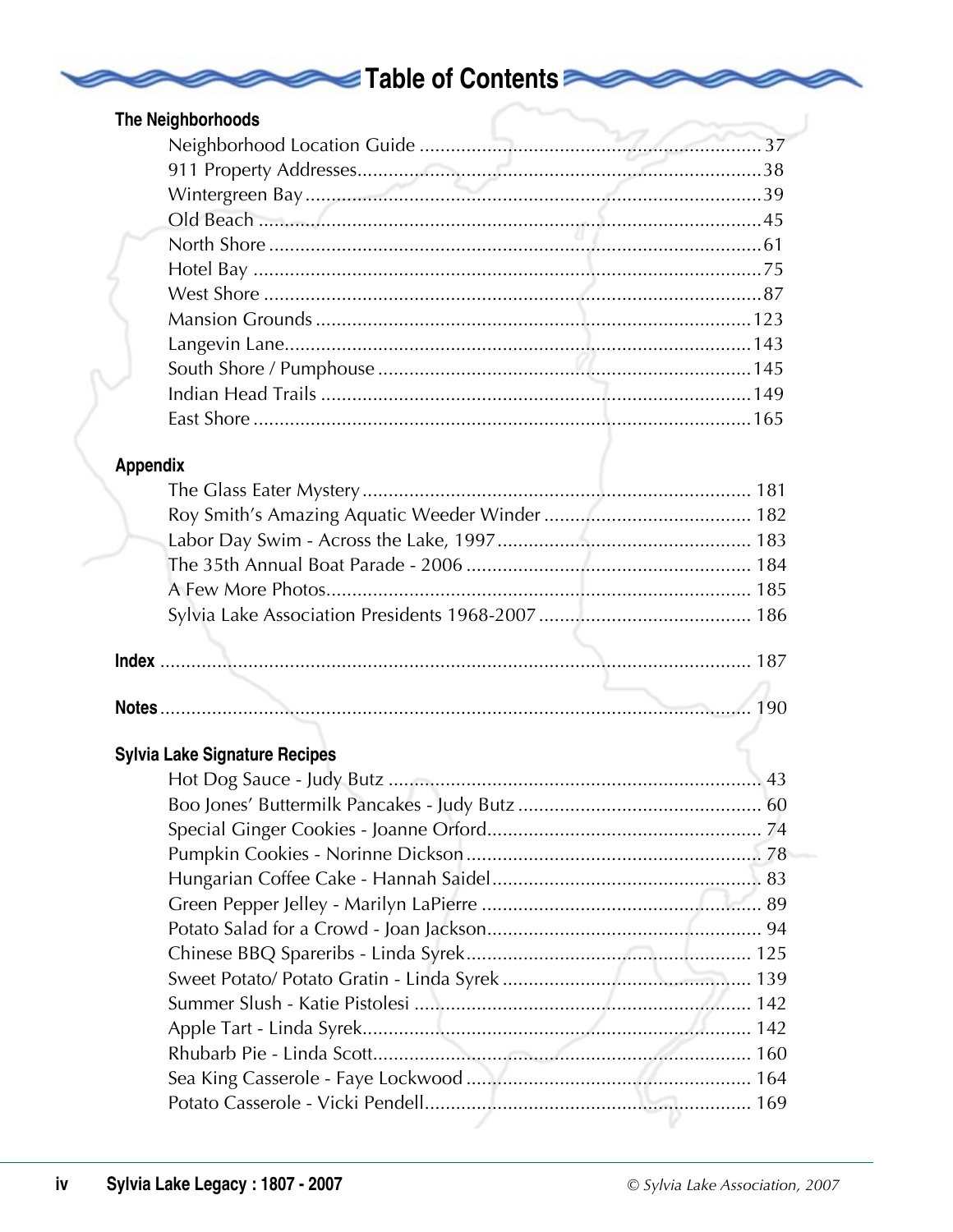

#### **by Shari Barnhart, Editor and Publisher**

In 1981, thanks to the tireless effort of a group of Sylvia Lake residents and the generosity of the Pendell Publishing family, a book about the history and culture of Sylvia Lake was published. It was titled, *Sylvia Lake Gouverneur, NY: History and Genealogy 1800-1980.* It became known as "The Book," the primary resource for Sylvia Lake facts and history. In the 26 years since that publication, the community has grown, property has changed hands, and new homes have been built. Whenever Sylvia Lakers gathered, someone always asks, "When is "The Book" going to be updated?" But how could anyone presume to create a sequel to such an icon of Sylvia Lake culture? What a challenge!

Shari Barnhart Olive Lane Horning Marilyn LaPierre Crystal Leonard Jeanette Perry Katie Pistolesi Linda Scott Mary Jo Whalen **Book Committee**

In 2003, on behalf of the Sylvia Lake Association, Katie Pistolesi and Jeanette Perry began collecting updated camp information. In the spring, a request for information was mailed to the community. In 2004, the Dickson family, Lea, Greg and Jeff, contributed \$1,000.00, in memory of their parents, Andy and Norinne, to help move the project forward. The book update committee had our first meeting at Katie's kitchen table. Another mailing brought more photos and updates. Our group was joined by Mary Jo Whalen, chair of the 1980 book's committee. Linda Scott agreed to help and represent the East Shore. Olive Lane Horning had just completed a history book for her family titled, *Do You Mind?* and her book really inspired us. We could do this!

By the end of the summer of 2005, I posted a draft of the new book's table of contents on the Sylvia Lake website. The site also gave property owners an electronic way to submit camp information. Katie drove the pontoon boat while I shot photographs of every home, camp and property. We solicited snapshots from those Sylvia Lakers who are often seen with cameras. We received permission from Shirley Pendell to use the text and photos from The Book, and because of her generosity, each property would contain the updated submissions plus the old book's information and photo. The entire 1980's book would be on a CD that would come with the new book. Bill deLorraine had been working on an updated map for the 911 committee and his map would also be part of the new book.

Throughout the winter, Katie, Linda, and Jeanette nabbed people in the local grocery store and made phone calls to coax information out of the forgetful. Katie and Olive emailed updates to me to be collected in the database. We all wrote articles. Every page of the old book was scanned and prepared for use in the book and on the CD. Needless to say, I spent hours in front of my computer, for months... writing articles, sorting and scanning photographs, creating design and layout and editing. By the end of summer, 2006, we had a completed first draft. Marilyn LaPierre and Crystal Leonard stepped up to organize the sale and distribution of the sequel to "The Book," the 2007, *Sylvia Lake Legacy.*

Through the process, the committee had some profound personal losses. Mario Pistolesi, Jeanette's father, (the photographer who took the sunrise photo for the 1980's book cover) passed away. Katie Pistolesi lost her sister, Janie Vaile and husband Peter (also Jeanette's cousin). Olive lost her stepfather, Philip Kelley. Andy Dickson passed away in February, 2006 and Crystal Leonard lost her father in 2007. This book honors the memory of all those Sylvia Lake residents who, over many years, have given so much of themselves to the legacy of our community.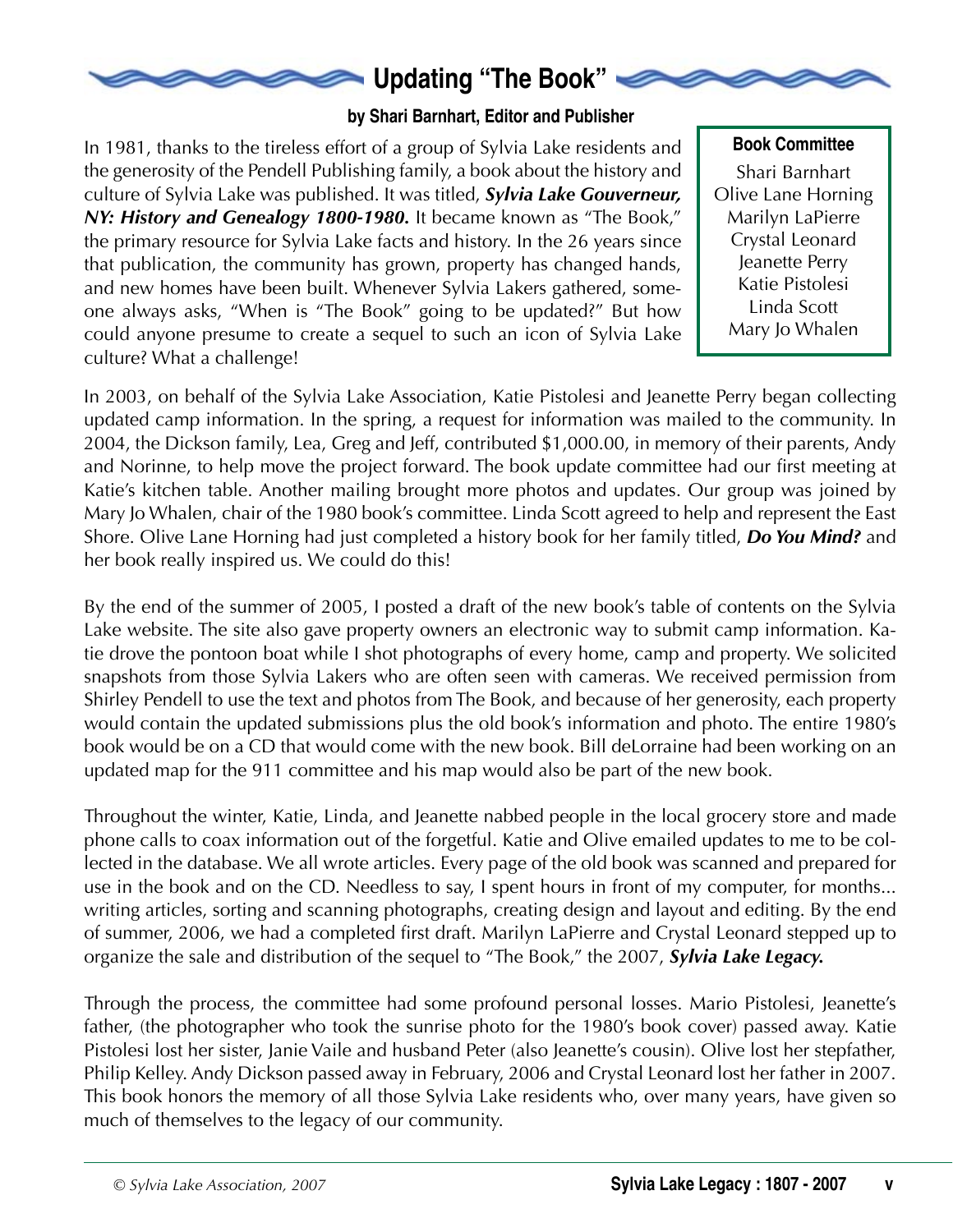### **Notes from the Book Committee**

#### **Olive Lane Horning**

As I think about this book, I am reminded of the legacy that Sylvia Lake gave to our family. My grandparents bought the log cabin almost eighty years ago. My grandfather had many steak roasts and poker parties for his political cronies though the 1930's and 1940's. My mother learned to swim and canoe Sylvia's cold sparkling waters. I often think of her tenacity when she decided to swim around the lake, accompanied by a friend in a rowboat. At the age of sixteen, she completed the feat in three and one half hours. For years, my mother brought my sister and me to spend every summer swimming and learning to paddle my mother's black canvas canoe.



*Jeanette Perry, Mary Whalen, Olive Lane Horning, Katie Pistolesi, Shari Barnhart, Linda Scott, Marilyn LaPierre, (Missing from photo, Crystal Leonard)*

I brought my children, Terry and Russ from Michigan, to enjoy the unique features of the lake. They too, learned to love the lake. Hiking, swimming, canoeing, and sailing were favorite activities. They were also helpful in showing me where the warm springs were! The lake is the place where I feel most creative. I wrote a Christian drama that I perform, studied for graduate school entrance exams, researched genealogy, began writing the Shaw Family History book, *Do You Mind?*, and worked with the book committee. It has been a pleasure for me to become acquainted with neighbors in the various neighborhoods as I gathered information about their camps.

#### **Marilyn LaPierre**

This new book of our beloved Sylvia Lake is truly a legacy. The women who worked on this book did a wonderful job and Shari's umpteen hours and computer skills are responsible for its outstanding look. I was asked to join this elite group of women toward the end of the project to assist with sales. I was honored to be asked and have done what I can.

My family's first summer on Sylvia Lake was 1979 and Roger and I spent five years living full time in the 1990's. This was a time in my life I will always treasure, feeling close to nature, especially in the quiet of the fall, winter and springtime. I hope this book will help my grandchildren and future generations understand how special our little lake is to all of us. And that they will be able to enjoy it, the way we have. Even though it is only eight miles from downtown Gouverneur, when you enter our road to the lake, it's like leaving everything behind and going to our little piece of heaven on earth.

#### **Crystal Leonard**

The 1980 version of the Sylvia Lake book has always been our family's reference guide for the lake. In the winter, when you can't wait to get back to the lake, in the summer when you want to know something about the lake or a camp, or on rainy days, just for something to do, the question always comes up, "Where's the Sylvia Lake book?" I know how much we have enjoyed it. I know that my sons will enjoy this 2007 version in exactly the same way. Future Sylvia Lakers will spend hours reading about their camps, others camps and lake lore. Now the question at our camp will be, "Where's the Legacy?"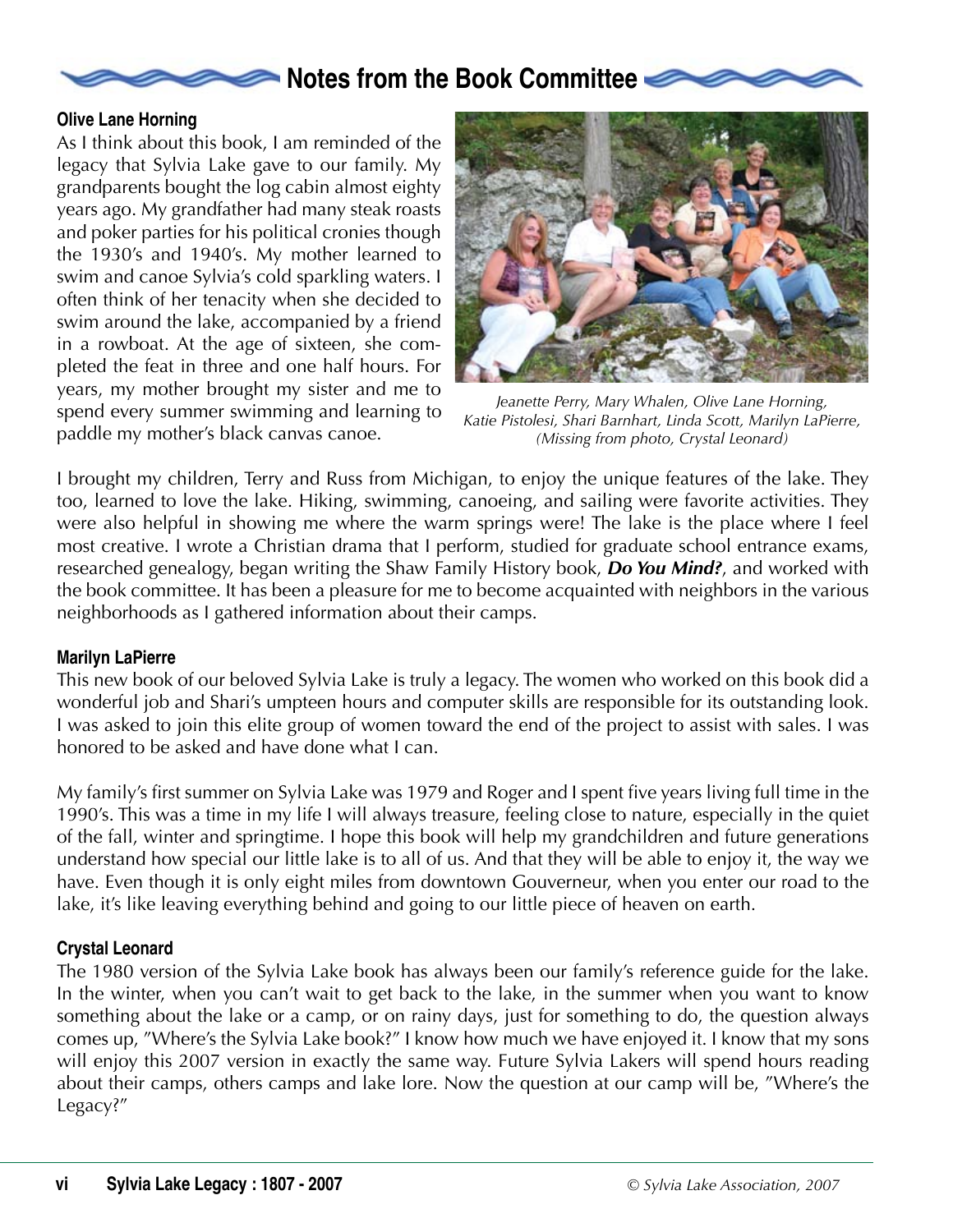#### **Jeanette Perry**

It was truly an honor to be part of writing the Sylvia Lake book. This project brought back many wonderful memories of "the lake." It made me realize how blessed I am to call Sylvia Lake, home. The community that we have all formed is one to be proud of. The lake is not only a desirable place to live in the summer, but a winter wonderland as well. This was the first year that my family and I spent the winter here. Although there were a few chilly days, it was like being on vacation everyday.

The inspiration behind this new book is Katie Pistolesi. One sunny day, about 5 years ago, she mentioned that we should put together a new book. I agreed with her and we started asking for help. Help arrived in the person of Shari Barnhart. When Shari became a "laker," we realized we found the backbone to our project. Not only was she a retired English teacher, she has extensive computer and technical skills. Of course, we needed "Miss Mary" (Whalen) and Olive Horning because they know everything about the lake! When you need to get a job done, you call Linda Scott. Linda was able to get photos, camp legacies, and any information we needed. When it came to sales, the two names that came to mind were Marilyn LaPierre and Crystal Leonard. We knew they would do a wonderful job. And they have.

During the work on this book, we had some wonderful meetings and spent hours reviewing information, editing and sharing ideas. The group became very productive and lasting friendships have formed. I am grateful to have been a part of this group and the Sylvia Lake community.

#### **Katie Pistolesi**

Jeanette and I had talked for several years about updating the "old book" due to the all the changes on the lake. Never did we dream that the update would turn out to be such a wonderful, complete new book. It was a lot of hard work and some fun for all of us on the committee. It gave me a opportunity to see many people on the lake I hadn't talked to in years. I want to thank everyone on the committee for all their hard work. I especially want to thank Shari Barnhart, for without all her hard work and expertise we never could have accomplished our goal— the wonderful new Sylvia Lake Legacy.

#### **Linda Scott**

Working on the Sylvia Lake book was a great experience for me. The girls were a lot of fun to work with — it wasn't really work, it was a lot of laughs. My family always likes to come to camp and look at the old book, so the new one with all of the updates and bright pictures will really be enjoyed. Because of Shari, the book is what it is and I am glad I helped put it together.

#### **Mary Whalen**

Many camps and their owners have changed at the lake since I worked on the 1980's book, but the lake does not change – nor do the rocks, woods, animals and flowers. When this edition of the Sylvia Lake book was proposed, I was honored to be on the committee with such capable people.

I have spent over seventy summers on the lake. In the early years, I remember exploring all over with my brother Robert, swimming, surfboarding and sitting in a plane as he skied behind it. Later, I taught lake children swimming lessons and my nieces and nephews to swim, sail, canoe and waterski. I watched them learn to enjoy all that I loved about Sylvia Lake. I have fond memories of sailing with my nephew Don and watching him in the weekly sunfish races. I have even had the pleasure of scuba diving in Sylvia Lake with my niece Roberta's husband, JimYaeger. In recent years, my grandnieces and grandnephews have come to the lake to swim, canoe and enjoy the water. Like the lake, these things never change.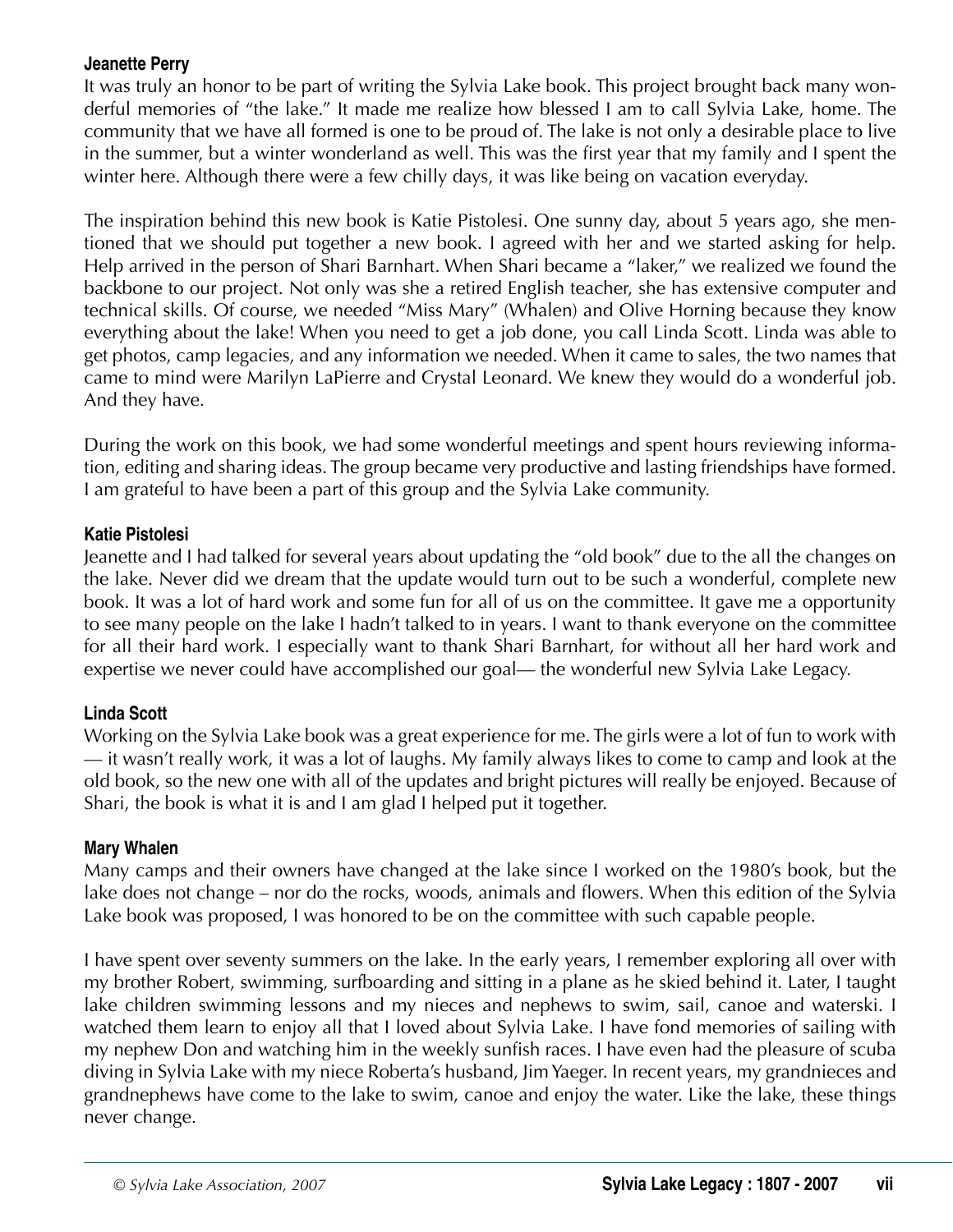

**Sylvia Lake Association Board of Directors 2007**



*Jeanette Perry, Vice President, Sandy Kraker, Director, David McGrath, Director, Gale Ferguson, Past President and Director, Kelley Lacks, Secretary, Donna Besaw, Director, Mona Allen, Treasurer, Lea E. Dickson, President, Faye Lockwood, Director (not in photo)*

#### **by Lea E. Dickson Sylvia Lake Association President**

When the first Sylvia Lake book was published by the Pendell Publishing Company in 1981, its stated goal was to "*make it possible for your, their and our children to know about the history of the lake, its camps, and to appreciate the love and affection that Sylvia Lake holds in all our hearts.*" That book accomplished its purpose and more.

Today, with great pride, *Sylvia Lake Legacy: 1807-2007,* is presented to you and yours. We are pleased that its publication coincides with the Town of Fowler's Bicentennial celebration.

Many talented and skilled members of our community volunteered hundreds of hours of

their time to make this new book a reality. Its publication is, perhaps, the most ambitious project ever undertaken by the Sylvia Lake Association. Many thanks to the Pendell family for granting us the use of material from the original book. Our Editor-in-Chief, Shari Barnhart, guided the book committee from vision to the Book Launch. On behalf of the Board of Directors and Sylvia Lake Association we offer our gratitude to her and to the committee.

As more and more generations share the water and its shoreline, our little lake has many challenges ahead. The Sylvia Lake Association will continue to provide guidelines and recommendations for maintaining the highest quality of water. The pristine water of the lake is our true legacy.



*The Book*

**Sylvia Lake, Gouverneur, New York: History and Genealogy 1800 to 1980**

*Published in 1981 by the Pendell Publishing Company, Midland, MI*

- In 1981, a new Sylvia Lake book cost \$40.00.
- 442 books were officially sold and numbered.
- Each book sold was assigned a unique number. The original list of purchasers can be found in the Association's minutes.
- 500 books were originally printed; the resulting financial loss was absorbed by the Pendell Publishing Company.
- The photo on the front of the dust jacket (left) was shot by Mario Pistolesi. The back sunset photo was taken by Gary Scott.
- Sonny Goodison reported seeing one of the 1980's Sylvia Lake books a local auction... selling for \$100.00.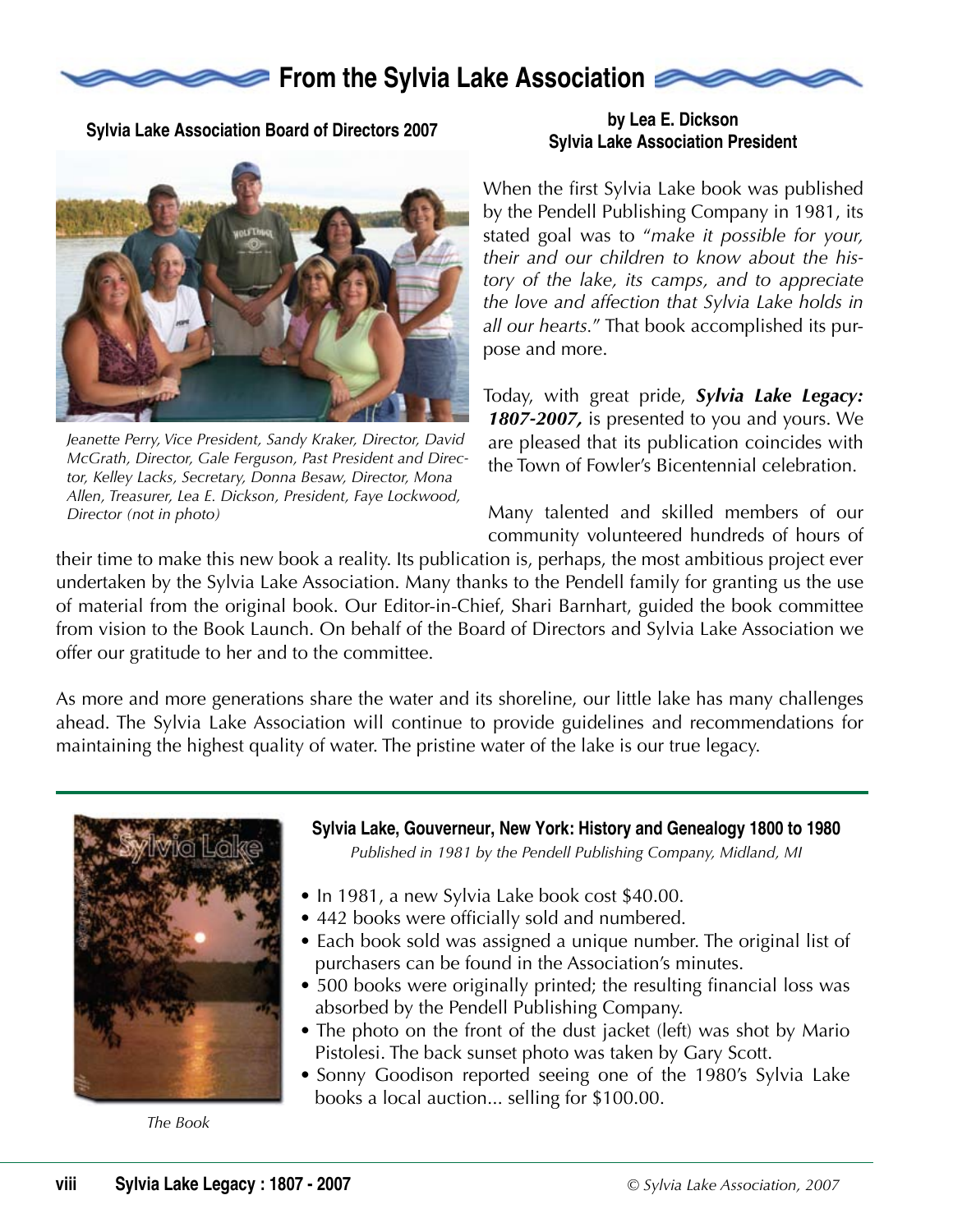

With the publication of *Sylvia Lake Legacy 1807-2007*, we would like to acknowledge the 200th anniversary of the Town of Fowler, NY. Our lake and our properties are part of a shared heritage. In 1957, Helen Cunningham, the Town of Fowler Historian wrote:

*The early story of the Town of Fowler does not open solely with the usual pioneer picture of stern-faced men and nervous-eyed women with a few children and chickens, blankets and pots in a cumbersome wagon being dragged through trackless forests and unbridged* 

*streams to find a site where they could fell some trees and hew out a rude cabin. Instead Fowler's beginnings were*  marked by romance as well as adventure, wealth as well *as a struggle for existence, a mansion alongside a shanty. The traditional ox-cart may have arrived too, as settlers from Vermont and the Mohawk valley trickled in seeking a home and livelihood in the abundant forests and from the rich soil of this newly opened land of Killarney.*

*This region, along with its neighboring towns, seems to have been a debatable ground between the Iroquois Confederacy and the Huron and Algonquian Nations of Canada and was probably never occupied for any considerable time by ei-*

> *ther. It was common hunting and fishing ground but extremely dangerous to either party for the two*



*confederacies were ever at war with each other and bloody encounters were sure to follow should two rival hunting parties meet.*

*So when in the division of the Great Tract, so called, near the turn of the century, Killarney (or Township No. 7) fell to the share of Robert Gilchrist and Theodosius Fowler, the history of the Town of Fowler begins.*

*Source: Pages from the Sketch Book of a Town Historian: Fowler 1807-1957, Compiled by Helen Scott Cunningham.*



HE IS WISE WHO WATCHES